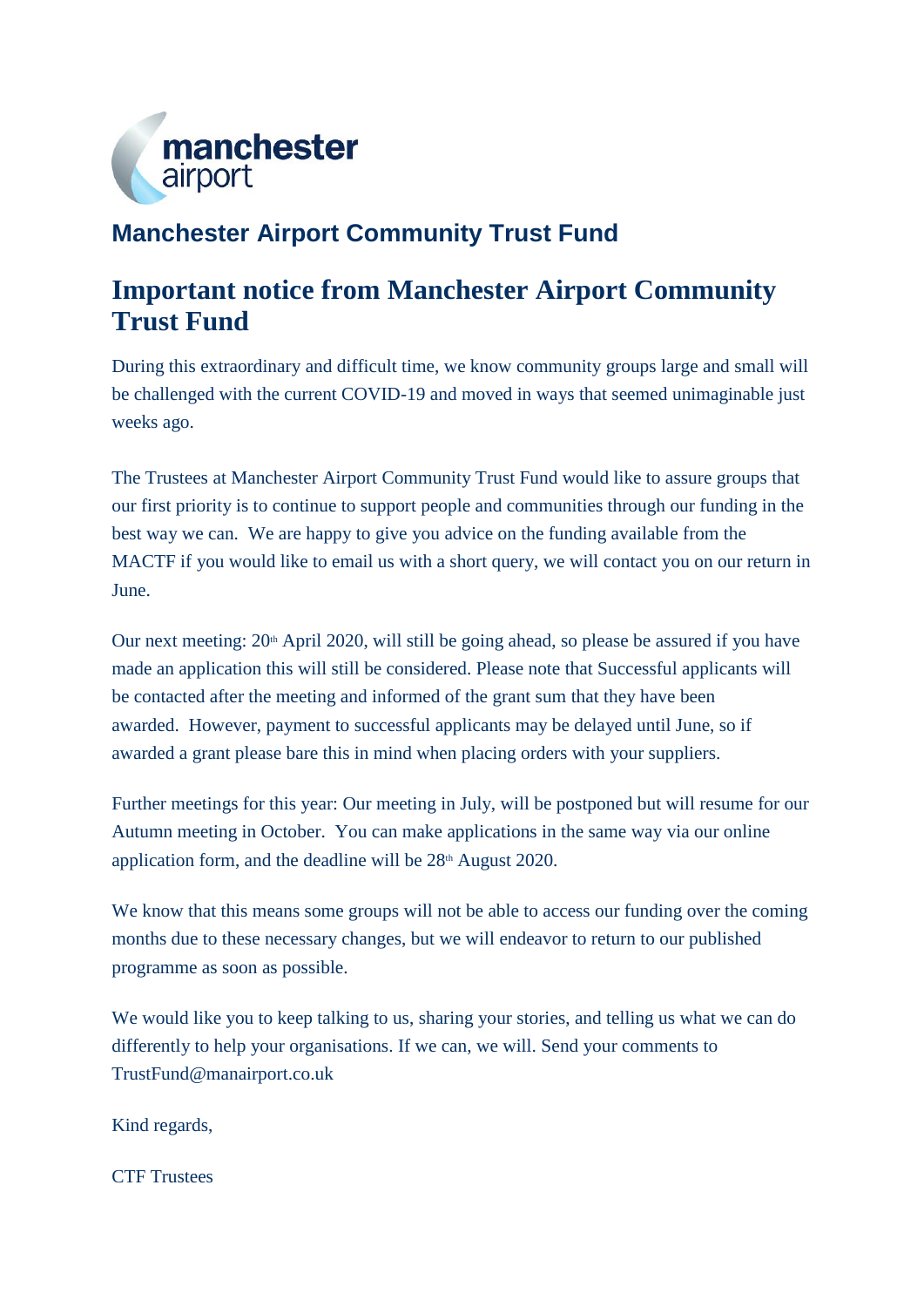## **Manchester Airport Community Trust Fund**

Each year Manchester Airports Group contributes £100,000 to the Fund; any fines levied at aircraft that have breached our stringent noise limits are also paid into the Fund. These funds are then used to support neighborhood and community projects throughout the area.

The Trustees award grants of a maximum of £3,000.

Please click on the link below to complete and submit your application

[https://forms.office.com/Pages/ResponsePage.aspx?id=doKYwHh5Kk-](https://forms.office.com/Pages/ResponsePage.aspx?id=doKYwHh5Kk-9j5GKN6XJV0oLSog1gO1BuYlLD3pZ2KhURDVKWkkxNThRVkgyNlI4NVhESDdLSzNIRS4u)[9j5GKN6XJV0oLSog1gO1BuYlLD3pZ2KhURDVKWkkxNThRVkgyNlI4NVhESDdLSzNI](https://forms.office.com/Pages/ResponsePage.aspx?id=doKYwHh5Kk-9j5GKN6XJV0oLSog1gO1BuYlLD3pZ2KhURDVKWkkxNThRVkgyNlI4NVhESDdLSzNIRS4u) [RS4u](https://forms.office.com/Pages/ResponsePage.aspx?id=doKYwHh5Kk-9j5GKN6XJV0oLSog1gO1BuYlLD3pZ2KhURDVKWkkxNThRVkgyNlI4NVhESDdLSzNIRS4u)

#### **Our area**

This covers an approximate 10-mile radius of the Airport, concentrating on the areas most exposed to aircraft noise – For Tameside this cover DENTON and parts of HYDE

### **How it works**

Applications are considered four times a year by a board of Trustees from Manchester Airport and the local authorities of Stockport, Trafford, Manchester, Tameside, Cheshire East and Cheshire West Council. This means that with great local insight and expertise, the Trustees evaluate applications using their knowledge to ensure the greatest possible benefit goes to the community. For more information please see the **[Community Trust Fund](https://live-webadmin-media.s3.amazonaws.com/media/6483/annual-report-of-the-trustees-2018-19.pdf)  [Annual Report](https://live-webadmin-media.s3.amazonaws.com/media/6483/annual-report-of-the-trustees-2018-19.pdf)** and the **[Community Review 2017/18.](https://live-webadmin-media.s3.amazonaws.com/media/4195/manchester-airport-csr-report-2017-2018-web-version.pdf)**

## **Funding Criteria**

The Community Trust Fund award grants to a maximum of £3,000. To be successful a group MUST:

- Carry out positive work in the community and be of charitable nature and be 'Not for Profit' status.
- Be Community, Socially or Environmentally focused
- Based within the area of benefit